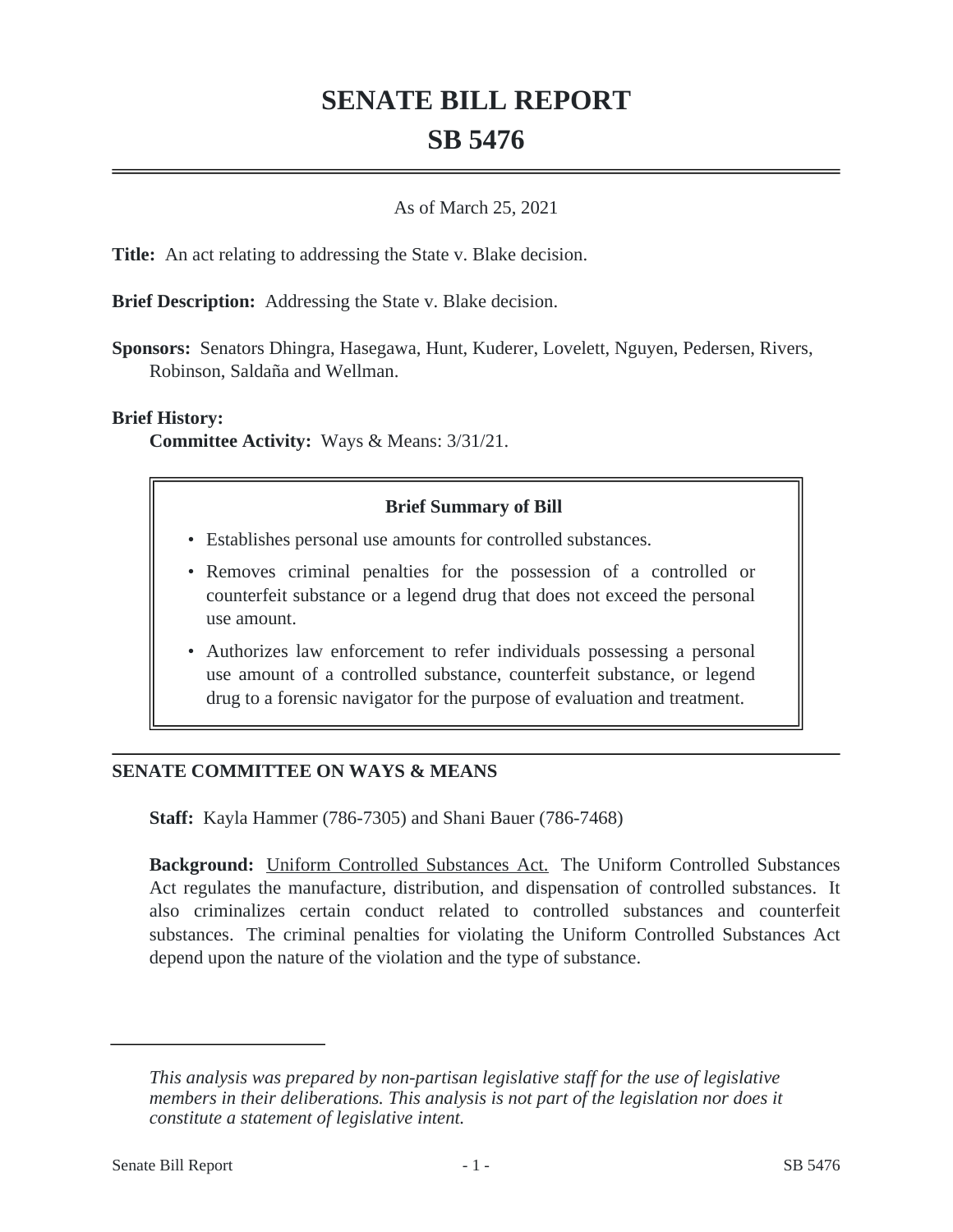A "controlled substance" means, a drug or substance included in Schedules I through V, with some exceptions. Drugs and substances are placed on schedules based on their potential for abuse, medical use, and safety. Substances in Schedule I are the most tightly controlled, while those in Schedule V are the least tightly controlled. A "counterfeit substance" means a controlled substance that has been altered to look like a substance produced or distributed by a manufacturer, distributor, or dispenser. Related provisions regulate legend drugs—prescription drugs.

Among others, crimes contained in the Uniform Controlled Substances Act and related provisions include:

- possession of a controlled substance, unless authorized by law or obtained through a valid prescription, which is a class C felony;
- possession of 40 grams or less of marijuana, unless authorized by law, which is a misdemeanor;
- possession, manufacture, or distribution of a counterfeit substance unless authorized by law, which is a class B or class C felony depending on the substance;
- possession, sale, or delivery of any legend drug, except pursuant to a prescription, which is a class B felony if the offense involves sale, delivery, or possession with intent to deliver, or a misdemeanor for a simple possession offense; and
- use, delivery, or possession or manufacture with intent to deliver, drug paraphernalia, which is generally a misdemeanor, but becomes a gross misdemeanor if the drug paraphernalia is delivered to a minor at least three years younger than the defendant.

It is a class 3 civil infraction to use marijuana in view of the general public or in a public place. A class 3 civil infraction carries a penalty of \$50.

*State v. Blake*. Washington's statute governing possession of a controlled substance is a strict liability offense. That is, a person can be found guilty of possession without proof that the defendant knew they possessed the substance. In February of this year, the Washington Supreme Court found this statute to be unconstitutional, holding that the Legislature's criminalization of passive conduct with no requirement to prove criminal intent is a violation of due process. This decision invalidated any Washington sentence for simple possession of a controlled substance.

Forensic Navigators. When an individual is referred by the court for a competency to stand trial evaluation, or ordered to receive outpatient competency restoration, an impartial forensic navigator may be assigned. Forensic navigators are employed or contracted by the Department of Social and Health Services to assist an individual in accessing treatment and other support services and to collect information about the individual for the prosecuting attorney, defense attorney, and court.

**Summary of Bill:** A personal use amount of a controlled substance is defined as an amount that does not exceed:

• 40 units of methadone: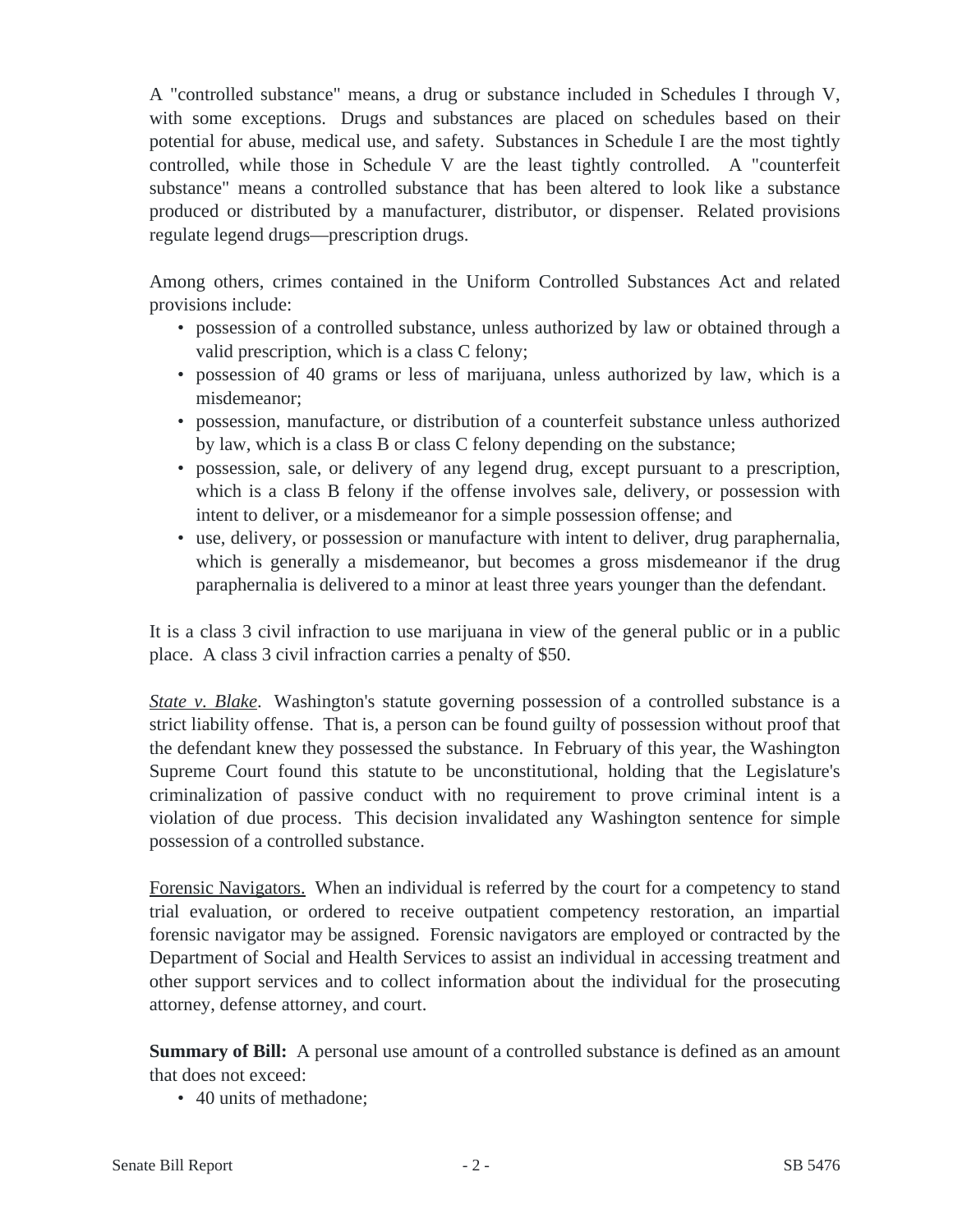- 40 pills of oxycodone;
- one gram of heroin;
- one gram or five pills of MDMA;
- two grams of cocaine;
- two grams of methamphetamine;
- 40 units of LSD; or
- 12 grams of psilocybin.

It is unlawful for a person to knowingly possess more than a personal use amount of a controlled substance or counterfeit substance. It is unlawful for a person under the age of 21 to knowingly possess a controlled substance or counterfeit substance of any amount. Unless the use is subject to a valid prescription, it is unlawful for a person to knowingly possess more than a personal use amount, or for a person under the age of 21 to knowingly possess any amount, of a legend drug. A person who possesses a personal use amount of a controlled substance, counterfeit substance, or legend drug may be referred to a forensic navigator for evaluation and services.

A person under the age of 21 who is guilty of possession of a controlled substance is guilty of a gross misdemeanor, previously a class C felony.

Using or manufacturing drug paraphernalia is not illegal to the extent the drug paraphernalia is for personal use. A class 3 civil infraction is established for opening a package or using a controlled substance or counterfeit substance in view of the general public or a public place. A class 3 civil infraction is subject to a maximum penalty of \$125.

A forensic navigator may be used as a resource for law enforcement to serve as a care coordinator for substance use disorder resources. When a forensic navigator receives information alleging a person was in possession of a personal use amount of a controlled substance, counterfeit substance, or legend drug, the forensic navigator must attempt to contact the individual to provide resources for evaluation, treatment, recovery, and support.

The *State v. Blake* reimbursement account is created in the state treasury. All receipts from the new class 3 civil infraction created by this act must be deposited into the account. Moneys in the account may be spent only after appropriation. Expenditures must be used for state and local government costs resulting from the Supreme Court's decision in *State v. Blake*.

**Appropriation:** The bill contains a section or sections to limit implementation to the availability of amounts appropriated for that specific purpose.

**Fiscal Note:** Requested on March 24,2021.

**Creates Committee/Commission/Task Force that includes Legislative members:** No.